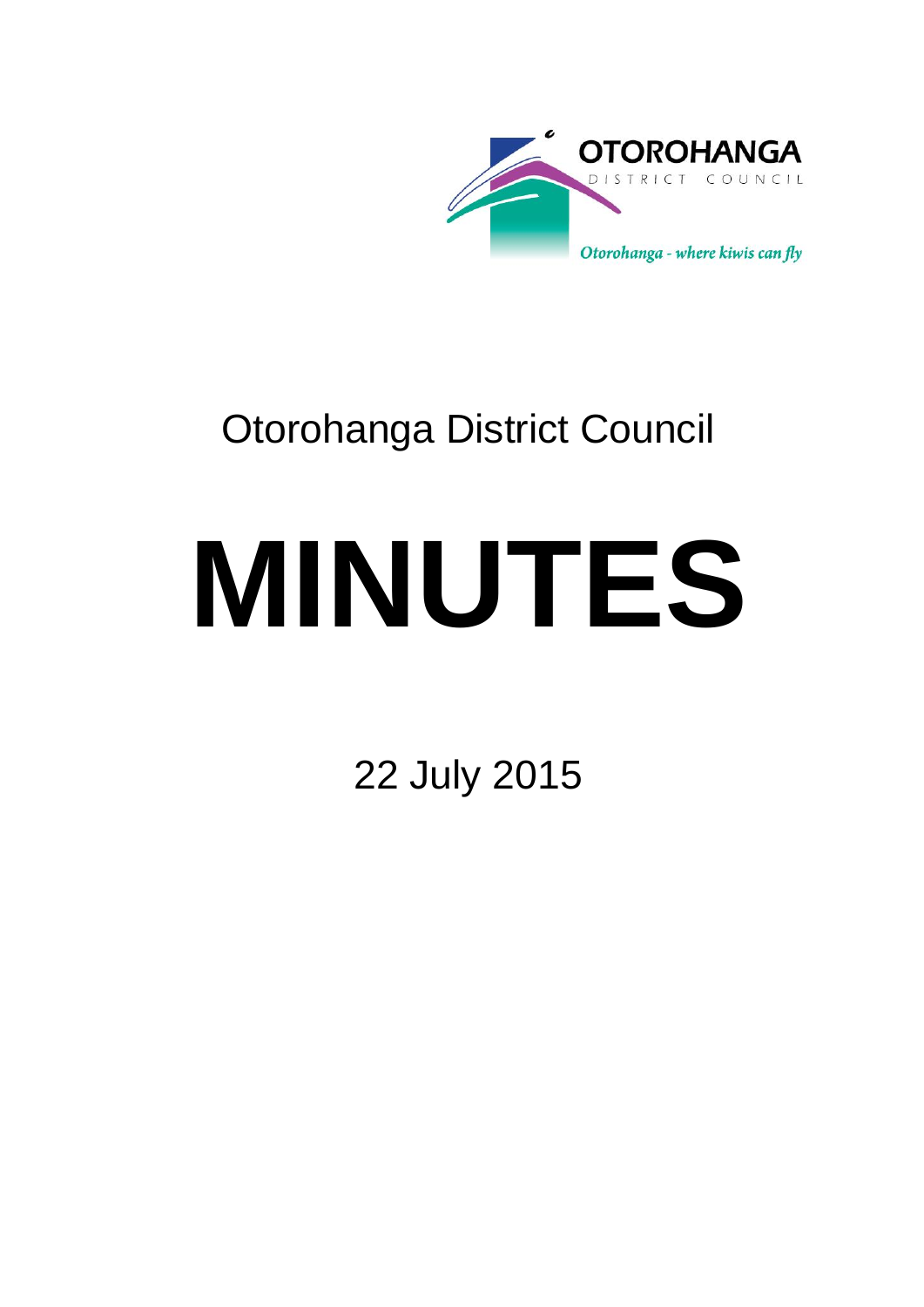# **OTOROHANGA DISTRICT COUNCIL**

22 July 2015

Minutes of an ordinary meeting of the Otorohanga District Council held in the Council Chambers, Maniapoto St, Otorohanga on Wednesday 22 July 2015 commencing at 10.04am.

# **MINUTES**

Minutes are unconfirmed and subject to amendment at the next meeting of Council.

#### **ORDER OF BUSINESS:**

| <b>ITEM</b>                                 | <b>PRECIS</b>                                                      | <b>PAGE</b> |
|---------------------------------------------|--------------------------------------------------------------------|-------------|
| <b>PRESENT</b>                              |                                                                    | 1           |
| IN ATTENDANCE                               |                                                                    | 1           |
| <b>APOLOGIES</b>                            |                                                                    | 1           |
| <b>OPENING PRAYER</b>                       |                                                                    | 1           |
|                                             | <b>ITEMS TO BE CONSIDERED IN GENERAL BUSINESS</b>                  | 1           |
| CONFIRMATION OF MINUTES - 16 & 23 JUNE 2015 |                                                                    | 1           |
| <b>REPORTS</b>                              |                                                                    | 1           |
| Item 219                                    | OTOROHANGA COMMUNITY BOARD MINUTES 21 MAY 2015                     | 1           |
| Item $220$                                  | DISTRICT LIBRARIANS QUARTERLY REPORT FOR APRIL - JUNE 2015         | 1           |
| Item $221$                                  | PLANNING REPORT FOR APRIL TO JUNE 2015                             | 2           |
| Item 222                                    | ANIMAL CONTROL OFFICERS REPORT FOR APRIL TO JUNE 2015              | 2           |
| Item $223$                                  | MAKING OF STRUCTURES AND WORKS IN PUBLIC PLACES BYLAW 2015         | 3           |
| Item 224                                    | CUSTOMER SATISFACTION SURVEY FOR ROADS AND FOOTPATHS               | 3           |
| Item $225$                                  | APPLICATION FOR TEMPORARY ROAD CLOSURE - TARGA NEW<br>ZEALAND 2015 | 3           |
| Item 226                                    | WAIKATO REGIONAL AIRPORT LTD - STATEMENT OF INTENT 2015            | 5           |
| Item 227                                    | ODC MATTERS REFERRED FROM 16 JUNE 2015                             | 5           |
| <b>GENERAL</b>                              |                                                                    | 6           |
| <b>MEETING CLOSURE</b>                      |                                                                    | 9           |
|                                             |                                                                    |             |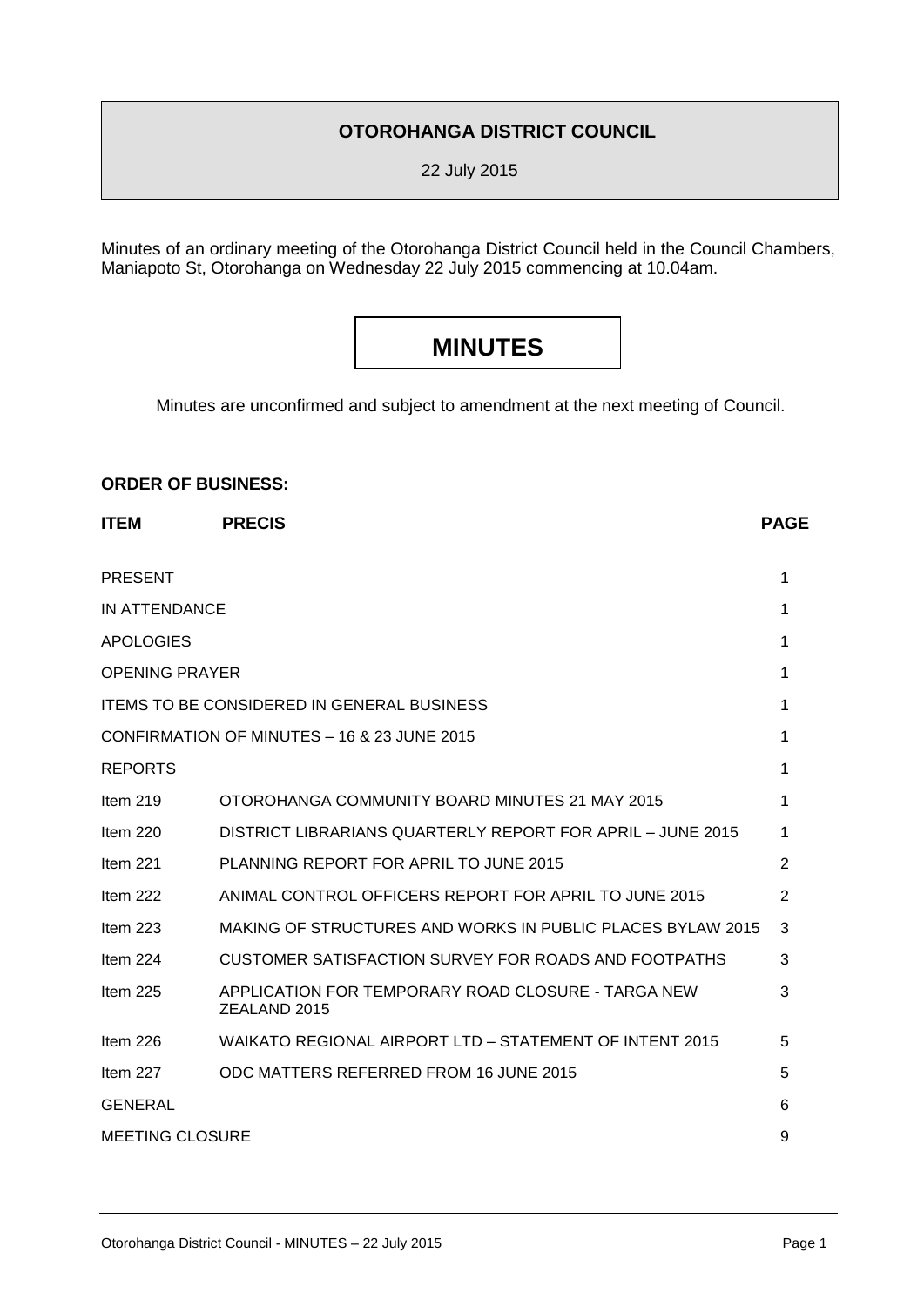#### **PRESENT**

Mr MM Baxter (Mayor), Crs, RA Klos, RM Johnson, KC Phillips, DM Pilkington (Deputy Mayor), RJ Prescott, PD Tindle and AJ Williams.

#### **IN ATTENDANCE**

Messrs DC Clibbery (Chief Executive), GD Bunn (Finance & Administration Manager), AR Loe (Environmental Services Manager) and CA Tutty (Governance Supervisor).

#### **OPENING PRAYER**

Cr Johnson read the Opening Prayer.

His Worship declared the meeting open and welcomed the Waitomo News reporter, member of the public, Councillors and staff.

#### **CONFIRMATION OF MINUTES – 16 & 23 JUNE 2015**

**Resolved** that the minutes of the meetings of the Otorohanga District Council held on 16 & 23 June 2015, as previously circulated, be approved as a true and correct record of those meetings.

#### **Cr Pilkington / Cr Johnson**

#### **MATTERS ARISING**

Cr Pilkington referred to the Federated Farmers submission to the Long Term Plan and suggested that clarification be forwarded to them regarding the data and graph supplied on the division of funding for services provided. The Finance & Administration Manager advised that he will email the representatives concerned.

Cr Pilkington queried with the Finance & Administration Manager whether any progress had been made on the matter of the Hauturu Hall Society seeking consideration to set up a separate rate to fund the hall. The Finance & Administration Manager advised that to date no further developments have occurred however, there is the opportunity to put something in place should this be required.

Cr Klos referred to the minutes of 23 June, page 8, regarding the disposal of tyres and requested that the first sentence be amended to read, 'with her environmental concerns' rather than 'with her beliefs'.

#### **REPORTS**

#### **Item 219 OTOROHANGA COMMUNITY BOARD MINUTES 21 MAY 2015**

#### **Resolved**

That the minutes of the meeting of the Otorohanga Community Board held on 21 May 2015 be received.

#### **Cr Prescott / Cr Tindle**

#### **Item 220 DISTRICT LIBRARIANS QUARTERLY REPORT FOR APRIL – JUNE 2015**

#### **Discussion**

The District Librarian attended the meeting and presented her report.

The District Librarian, when speaking to the matter of an external wireless access point (WAP) being installed outside the Library building, advised that a quote has been received from an electrician of \$1100 to install the device. This would be in addition to the one-off cost of \$270 to purchase the device however, there would be no ongoing fees involved. His Worship said he endorsed the proposal.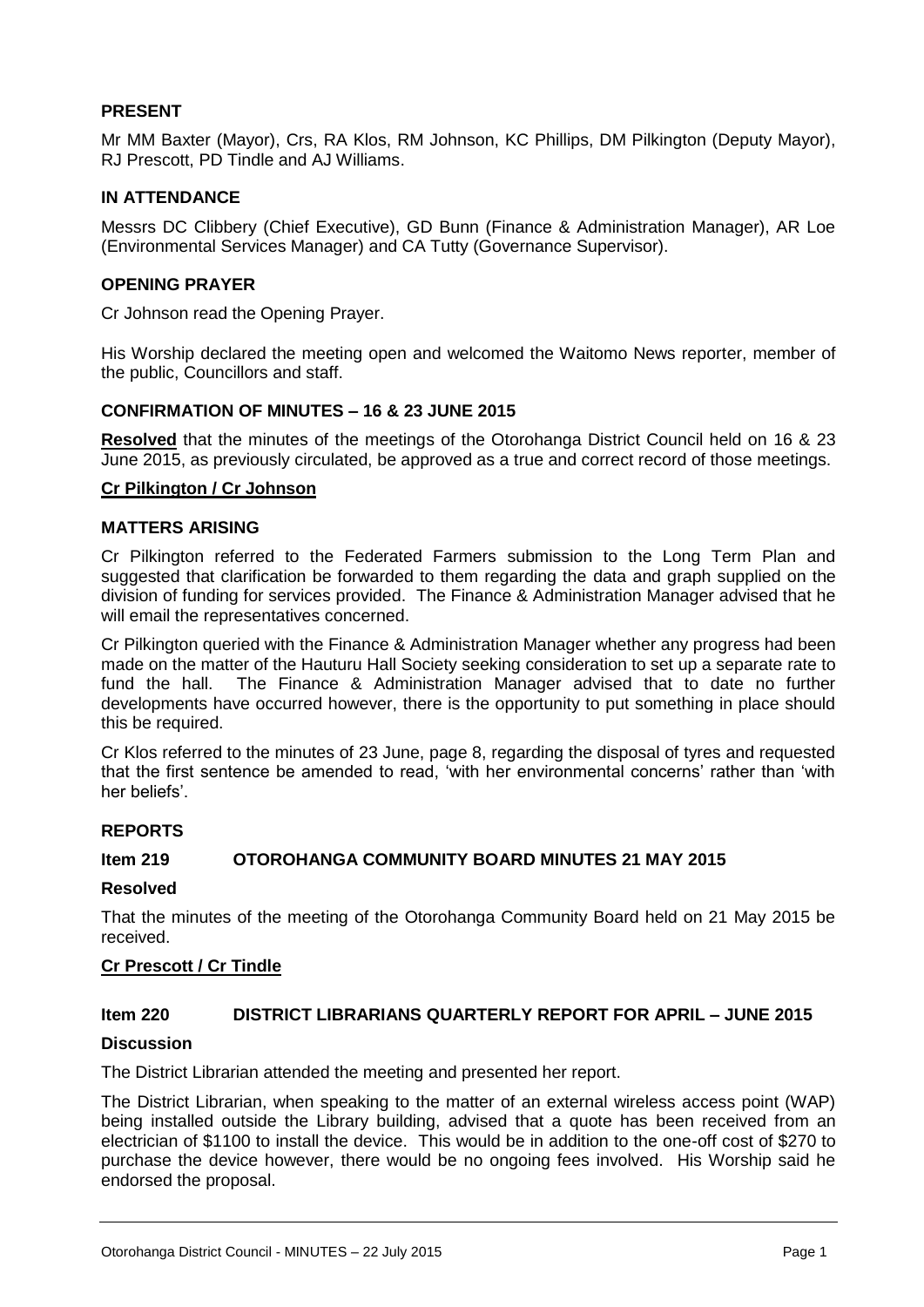His Worship referred to the issue of library memberships dropping and queried whether there are any libraries where membership is actually increasing. The District Librarian replied that in libraries where the population is growing or new library buildings are being erected then there is an increase in membership. She said some further growth may be obtained should the library staff be able to go out to the surrounding schools and /or include additional programmes to encourage people to come into the library. The District Librarian further advised that it is necessary for libraries to continually promote themselves and what they can provide.

Cr Phillips referred to the high cost provided by the electrician to install the external wireless access point. The District Librarian replied that this cost includes the hire of a lift necessary to complete the installation. Cr Klos queried with the District Librarian that when she visits other libraries does she see anything which she would like to bring back to Otorohanga. The District Librarian replied that it is difficult to see how some things could be applied here in Otorohanga however, childrens programmes are definitely a possibility.

In reply to Cr Tindle regarding the use of wifi and whether it was only library services that could be accessed, the District Librarian replied that a completely open wireless network is provided through APNK. Cr Tindle then queried whether this is being used as an opportunity to highlight activities, services, etc in Otorohanga. The District Librarian replied, no, this is a national branding and not designed for local information. She said such other information could be placed on the library website. Cr Tindle suggested that wifi could be used to communicate what is happening in Otorohanga. His Worship agreed and expressed the opinion this suggestion should be explored to allow community / district promotion. Cr Pilkington suggested that in an effort to promote library membership an item should be placed in the next Rates Newsletter.

Cr Williams hightlighted The Lines Company sponsorship for such items as the installation of the external wireless access point.

#### **Resolved**

That the District Librarian's Quarterly Report for the period April to June 2015 be received.

#### **Cr Pilkington / Cr Klos**

#### **Item 221 PLANNING REPORT FOR APRIL TO JUNE 2015**

#### **Discussion**

The Environmental Services Manager summarised the Planning report for April to June 2015. He said within the past two weeks Council has received five subdivision applications.

#### **Resolved**

That the Planning report for April to June 2015 be received.

#### **Cr Prescott / Cr Tindle**

#### **ROADING MANAGER**

Council's Roading Manager, Mr Martin Gould, attended the meeting at 10.27 am.

## **Item 222 ANIMAL CONTROL OFFICERS REPORT FOR APRIL TO JUNE 2015**

#### **Discussion**

The Environmental Services Manager summarised the Animal Control Officer's report for April to June 2015.

With regard to the impounding of stock, the Environmental Services Manager advised that the Otorohanga Pound can allocate a NAIT tag in order to sell or dispose of stock.

## **Resolved**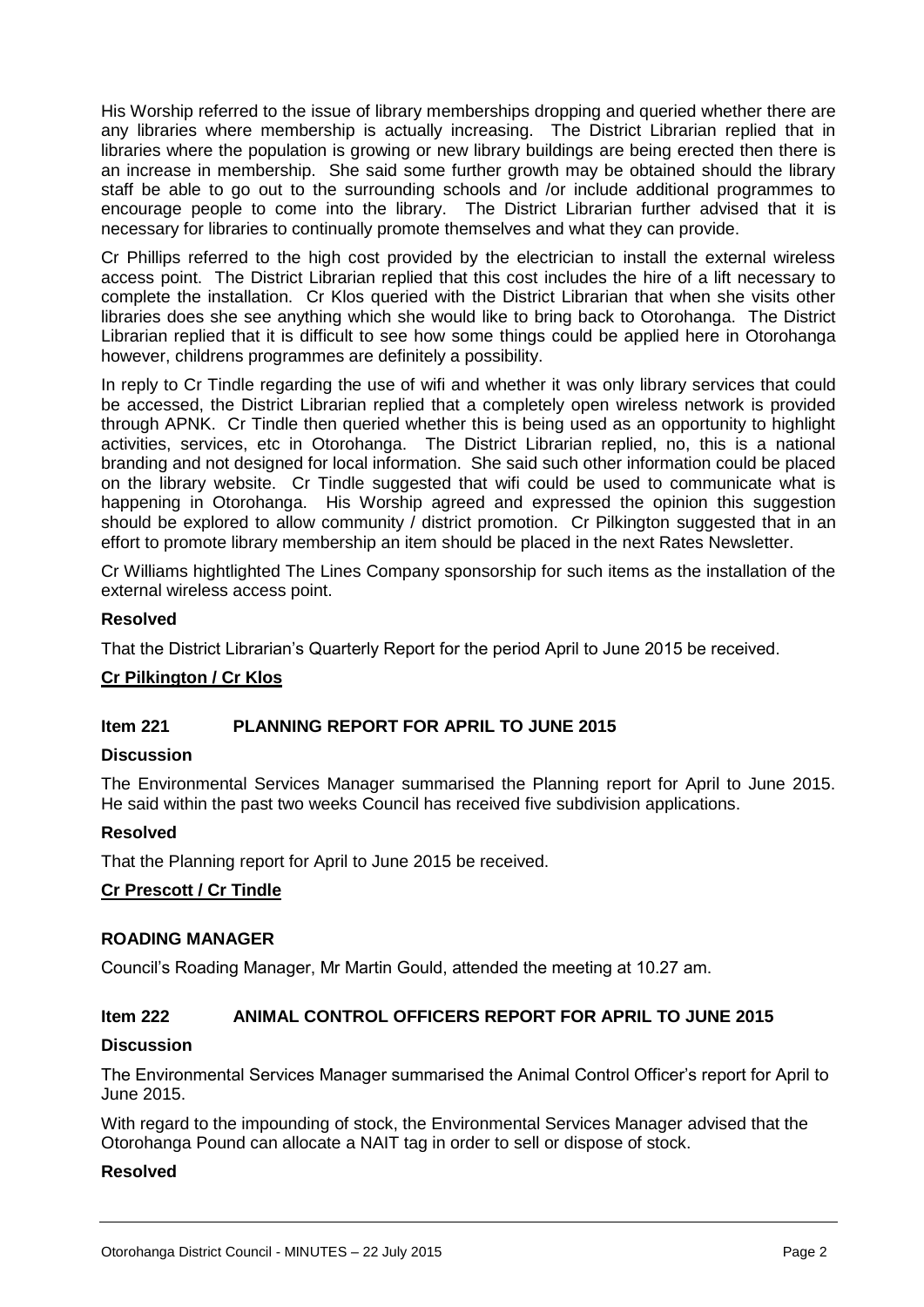That the Environmental Services Manager's report on Dog and Animal Control for April to June 2015 be received.

#### **Cr Phillips / Cr Pilkington**

#### **Item 223 MAKING OF STRUCTURES AND WORKS IN PUBLIC PLACES BYLAW 2015**

#### **Discussion**

The Chief Executive presented a report on the proposal to make a new Bylaw which was notified for public submissions on 21 May 2015 with the period for submissions closing on 26 June 2015. He confirmed that no submissions have been received. The Chief Executive reported that letters were forwarded to all property owners in Maniapoto Street, Otorohanga and Jervois/Omimiti Streets, Kawhia.

Cr Pilkington advised that the proposal was considered by both the Otorohanga and Kawhia Community Boards.

#### **Resolved**

The Otorohanga District Council Structures and Works in Public Places Bylaw 2015 is made in accordance with the Statement of Proposal, and shall come into immediate effect.

#### **His Worship / Cr Prescott**

#### **Item 224 CUSTOMER SATISFACTION SURVEY FOR ROADS AND FOOTPATHS**

#### **Discussion**

The Roading Manager presented a report informing Members that a recent independent survey of the levels of resident satisfaction in activities for roads and footpaths in each district across the Waikato region has been undertaken, and provides useful information for Council to inform future discussions around setting levels of service. He said the survey was undertaken by telephone and aimed at certain age brackets. He said the results look good for the roading area of the Otorohanga District. The Chief Executive advised that the Roading Manager is understating the situation and that the results were outstanding for Otorohanga. He congratulated Council's Roading team on this achievement. Cr Pilkington endorsed the Chief Executives comments and also extended congratulations to Council's Roading team. Cr Phillips queried whether the results were in line with Council's current thinking. The Roading Manager replied that he thought it was pretty much in line and that the results highlighted what is important for Council's customers. In reply to Cr Phillips, the Roading Manager advised that this survey covered just the Waikato region however, other regions may undertake a similar survey in the future. He said funding is provided by NZTA for this purpose.

#### **Resolved**

That the Roading Manager's report be received.

#### **Cr Pilkington / Cr Johnson**

#### **Item 225 APPLICATION FOR TEMPORARY ROAD CLOSURE - TARGA NEW ZEALAND 2015**

#### **Discussion**

The Chief Executive summarised the Engineering Support Officer's report advising that an application has been received from Club Targa Inc for various road closures within the Otorohanga District to enable the Targa NZ 2015 event and associated activities to proceed. In reply to Cr Pilkington regarding when information drops were carried out, the Chief Executive replied that this would probably be approximately one month prior to the roads being closed.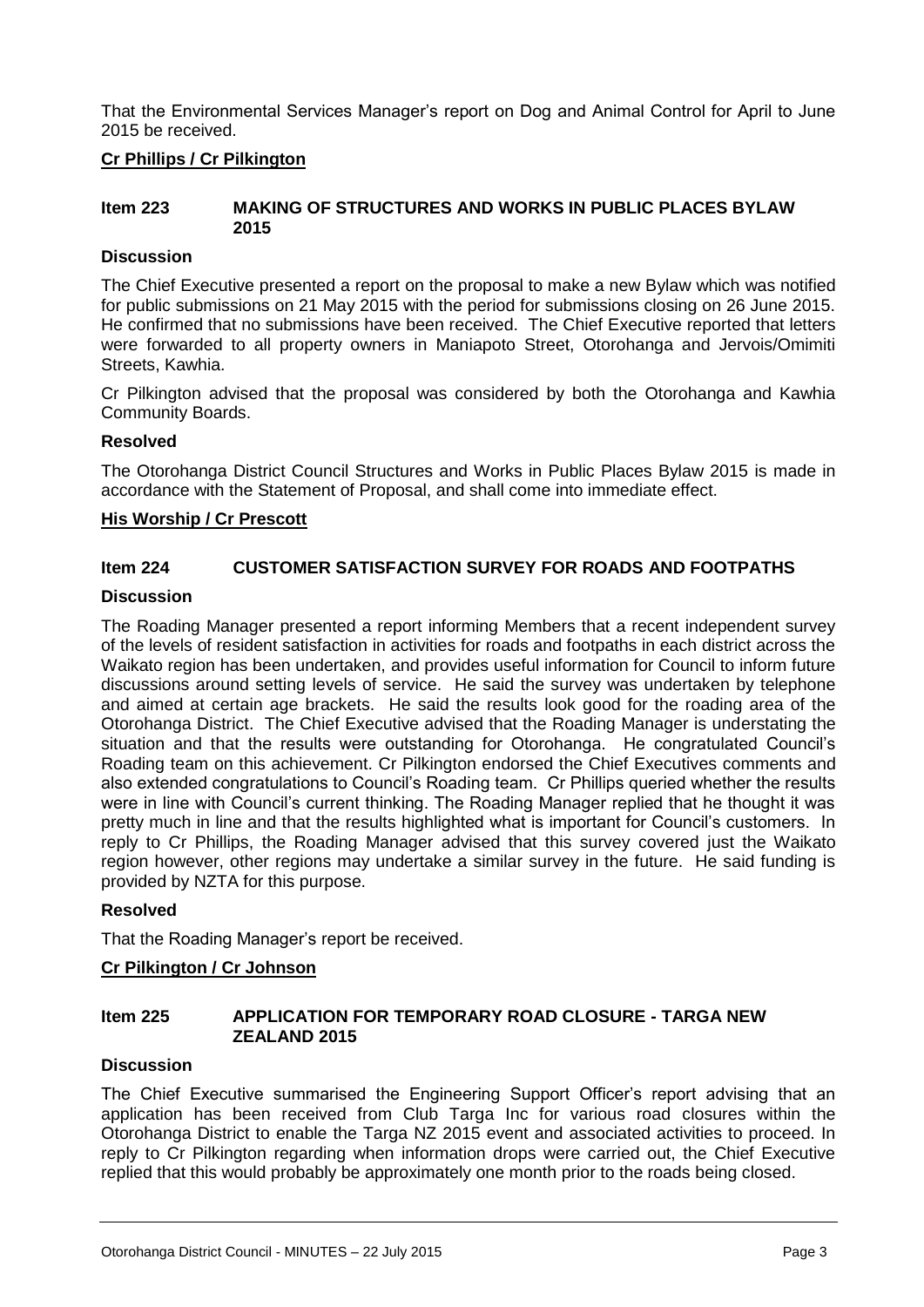#### **Resolved**

That approval be granted for the following road closures, including 50 metres of each adjoining road, from where it intersects with the road being applied for:

Purpose: Targa New Zealand 2015

Date: Tuesday, 27 October 2015

Details of Closure: **Stage – Turitea**

**TURITEA ROAD** – starting 260 metres from its intersection with SH31 (Kawhia Road), to its intersection with Honikiwi Road.

**HONIKIWI ROAD** – from its intersection with Turitea Road, to its intersection with Mangamahoe Road.

**MANGAMAHOE ROAD** – from its intersection with Honikiwi Road to finish at its intersection with SH31.

Includes intersections with Bromley Road (no exit) and Te Raumauku Road (no exit).

**Period of Closure:** 8.20am to 12.20pm

#### **Stage – Waitomo**

**HAURUA ROAD** – from the district boundary to its intersection with Waitomo Valley Road.

**WAITOMO VALLEY ROAD** – from its intersection with Hauroa Road, to the district boundary.

**Period of Closure:** 9.10am to 3.40pm

#### **Stage – Otewa**

**WHAWHARUA ROAD** – from its intersection with Puketawai Road, to its intersection with Mangawhero and Tahaia Roads.

**TAHAIA ROAD** – from its intersection with Whawharua and Mangawhero Roads, to its intersection with Otewa Road.

**OTEWA ROAD** – from its intersection with Tahaia Road, to its intersection with Barber Road.

**BARBER ROAD** – from its intersection with Otewa Road to the district boundary.

Includes intersections with Smith Road, Veale Road, Bush Road and Shank Road.

**Period of Closure:** 9.45am to 4.15pm

#### **Stage – Kawhia**

**HARBOUR ROAD** – starting 260m from its intersection with SH31, to the district boundary.

Includes intersections with Te Kauri Road (no exit), Bernsten Road (no exit), Kihi Road (no exit), Hauturu Road, Rakaunui Road (no exit), Whanuaapo Road (no exit), Grey Road (no exit), Hikuparea Road (no exit), Owhiro Road (no exit), Waipuna Road (no exit) and Brown Road (no exit).

**Period of Closure:** 2.05pm to 6.05pm

With the following conditions imposed:

1. Persons will be allowed through in the event of an emergency.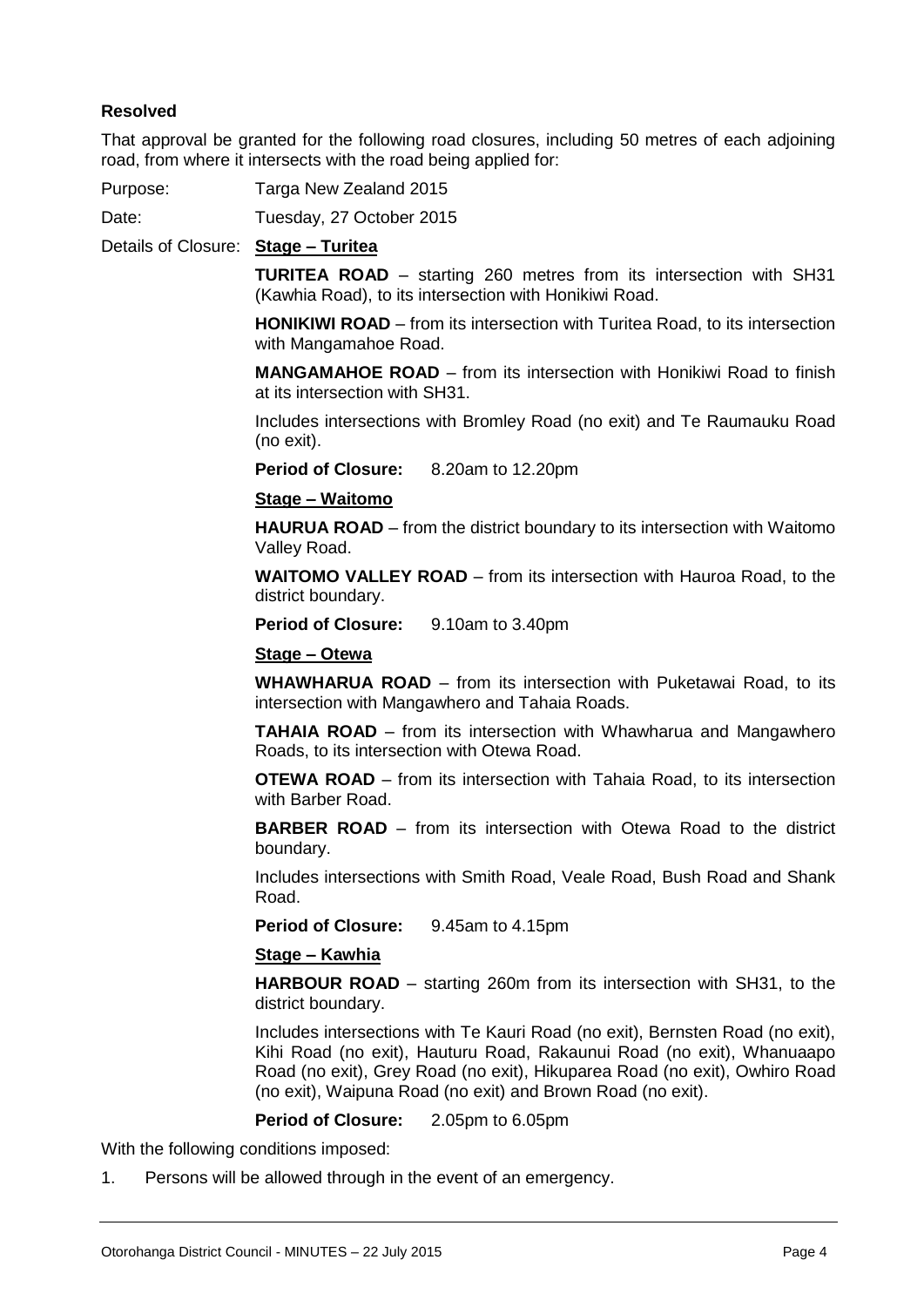- 2. Club Targa Inc is to pay an application fee of \$400.00 towards administration of the road closure to Otorohanga District Council.
- 3. Club Targa Inc is to pay for all advertising costs in appropriate newspapers. Public notice advertisements are to be published in the Waitomo News.
- 4. Club Targa Inc is responsible for obtaining public liability insurance (and paying the cost thereof) to a minimum value of \$2,000,000. This is required to indemnify Council against any damage to property or persons as a result of rally activities during the road closure period.
- 5. Club Targa Inc is to comply with the objection provisions contained in the Transport (Vehicular Traffic Road Closure) Regulations 1965.
- 6. Club Targa Inc is to liaise, and provide evidence of liaison with all operators and businesses that may be affected by the road closures.
- 7. Club Targa Inc is to consult with all residents of all properties on the roads intended to be closed and also residents on roads connecting with the roads intending to be closed, including any no exit roads. Mail drops to residents are also to be carried out. All mail drops to residents are to be approved by Council staff before distribution to residents commences and must include the date that objections close with Council. The subsequent mail drop is to be completed no later than ten full days before the proposed closures.
- 8. Club Targa Inc is solely responsible for signposting and policing of the roads to be closed, to ensure that only vehicles connected with the Rally have access to the road closure areas. This includes arranging the delivery, erection and staffing of all road closure barriers and the removal thereof after closures. All gates and entranceways are to be taped and tape is to be removed thereafter.
- 9. Signs advising of the road closures are to be erected at the start and end of the closed portions of roads and on each intersecting road two weeks prior to the road closure. All signs are to be removed immediately after the closure. A Club Targa representative is to meet with Council Engineering Staff regarding the required signs format, size, location and quantity of signs for approval before they are manufactured and erected.

#### **Cr Phillips / His Worship**

#### **Item 226 WAIKATO REGIONAL AIRPORT LTD – STATEMENT OF INTENT 2015**

#### **Discussion**

The Chief Executive referred Members to the Waikato Regional Airport Ltd's Statement of Intent 2015 and advised that this is presented to make Councillors aware of how the Company intends to manage their activities in the future. He said the Company is now focusing on being a regional airport, but still is far from being in a profitable situation.

#### **Resolved**

That Waikato Regional Airport Ltd Statement of Intent 2015 be received.

#### **Cr Prescott / Cr Tindle**

#### **Item 227 ODC MATTERS REFERRED FROM 16 JUNE 2015**

#### **Discussion**

The Governance Supervisor took Members through Matters Referred.

#### **RURAL HEALTH ALLIANCE**

Members were informed that Council is still waiting for further information to enable it to consider whether to make a contribution to the Rural Health Alliance.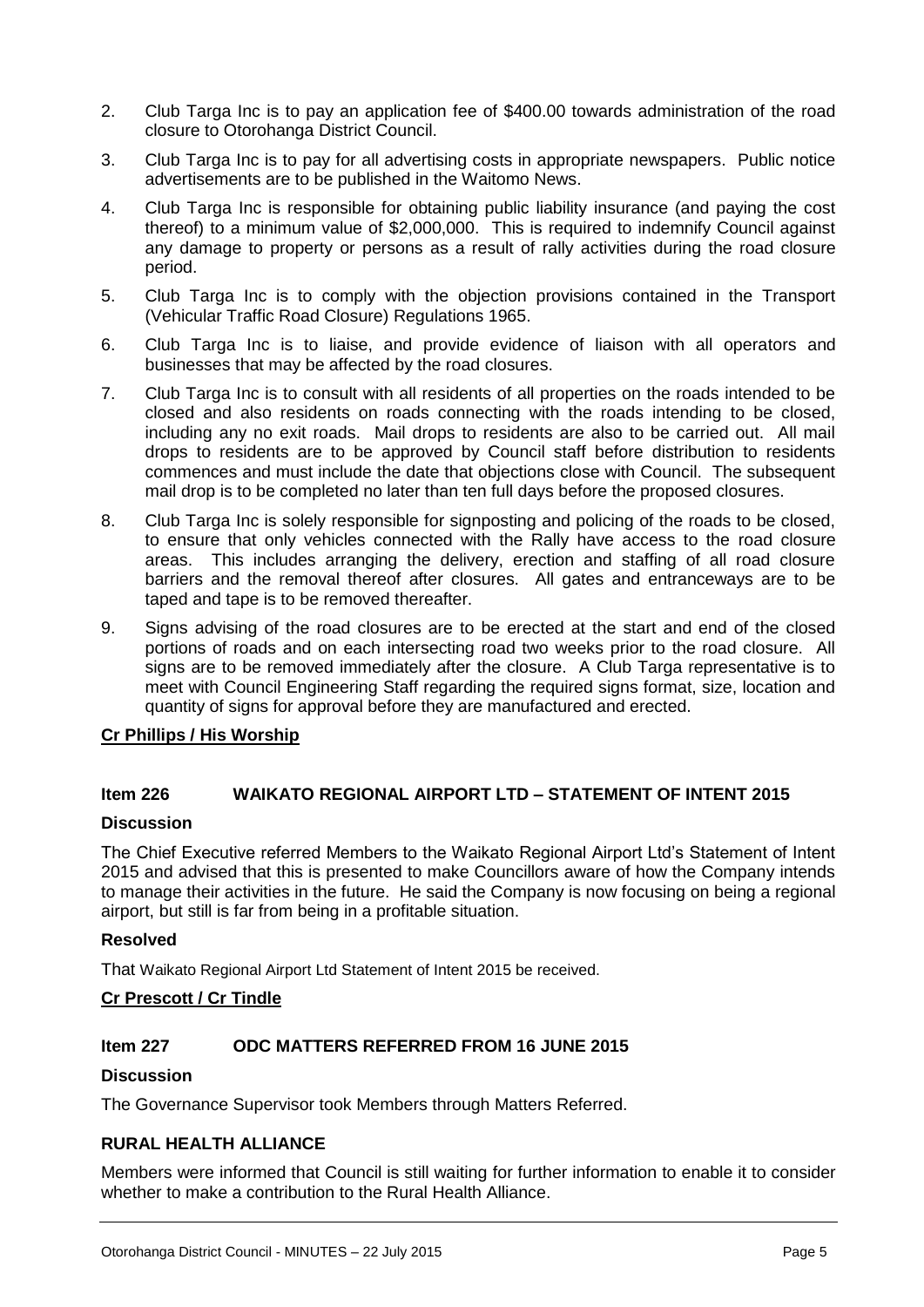#### **RANGINUI RURAL WATER SUPPLY**

The Chief Executive advised that the Engineering Manager has almost completed a report for consideration by the Ranginui Rural Water Supply Committee regarding the future options available for the Scheme.

#### **ENTRANCE SIGN – WAIPAPA ROAD**

The Chief Executive reported that the proposal for an entrance sign to be erected on Waipapa Road is waiting on the return of Consultant Mr David Walmsley from overseas.

#### **GENERAL**

#### **WIFI HOTSPOT**

Cr Prescott queried what is happening in regards to the installation of a wifi hotspot. The Chief Executive replied that he had not heard anything further however, he will follow the matter up with Council's Community Facilities Officer.

#### **OTOROHANGA RESERVE (VILLAGE GREEN)**

Cr Prescott reported on the condition of the Village Green, in particular to the overflowing of the rubbish bins and rubbish located in the gardens. The Chief Executive replied that the rubbish disposal contractor and Council's Litter Control Officer do not work in such garden areas over the weekends therefore keeping this area tidy could be challenging.

#### **SPORT SUPPORT CONTESTABLE FUND**

Cr Phillips referred to the proposed Contestable Fund and asked whether the article in Council's Newsletter is all the advertising that is to take place. The Chief Executive replied that perhaps a further advertisment could be placed in the local newspaper and letters written to the individual sporting clubs. The Chief Executive reported that this funding opportunity needs to be considered by a sub-committee of Council and that Council's Finance & Administration Manager will oversee the process with Elected Members responsible for the allocation of funding. He reported that no set criteria has been defined however, the funding is available to assist clubs that have critical sustainability. The Chief Executive said it will be necessary for the subcommittee to establish some guidelines and that annual grants are not to exceed a total of \$4,000 for any one club. He suggested that any funding approved would be for a three year period rather than annually. Cr Pilkington sought confirmation that the funding is available to all sporting clubs across the district. The Finance & Administration Manager reported that a mailout will be made to the various sports clubs throughout the district informing them of the funding available. Cr Klos queried what type of club may apply for funding. The Chief Executive replied a registered club and one that is able to provide reviewed accounts. Cr Pilkington requested that information regarding the contestable fund be made available at the Kawhia Community Board meeting to be held Friday 24 July 2015.

#### **MCDONALDS LIME**

Cr Pilkington informed Members that last week she met with the new owners of McDonald's Lime. She said this was very interesting and that the new owners appear as though they will be good contributors to the district.

His Worship reported that he had met with family representatives of the Canadian Company Graymont which has purchased McDonald's Lime. He was informed that no family members are allowed to work in the facility, they take part in its governance. His Worship said the new owners appear to be very much community orientated and that they will be putting a substantial amount of money into the facility to enable it to be sustainable for the next 30-50 years.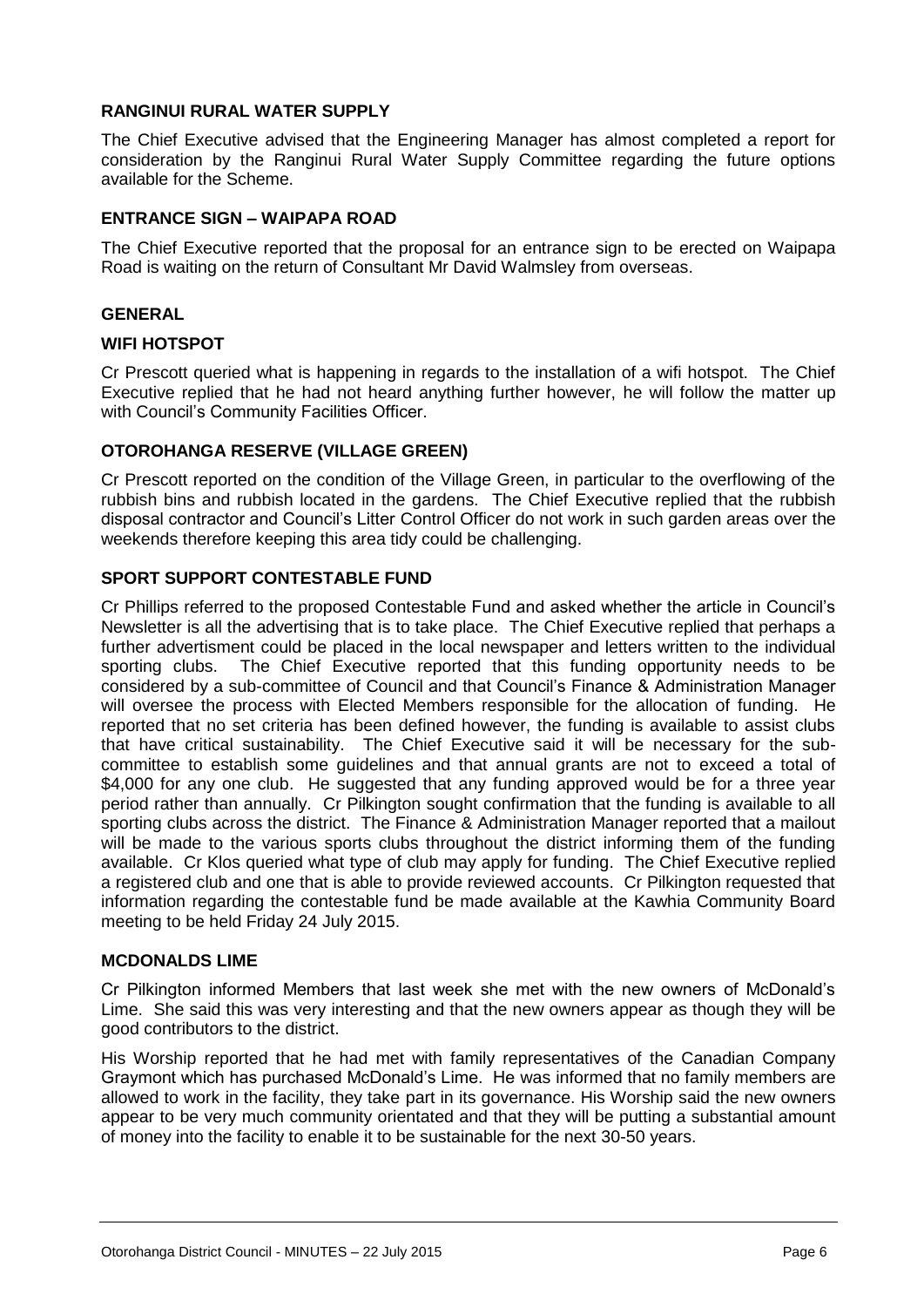#### **OTOROHANGA DISTRICT DEVELOPMENT BOARD**

Cr Pilkington informed Members that the next meeting of the Board will be held on Wednesday 29 July 2015.

#### **KAWHIA COMMUNITY BOARD**

Cr Pilkington advised Members that the next meeting of the Kawhia Community Board will be held this, Friday 24 July 2015.

#### **AROHENA SCHOOL – ULTRA FAST BROADBAND**

Cr Klos reported that the Ultrafast Broadband contractors have installed cabling up to the Arohena school but this has not been connected. She said no supplier has been contacted, and queried whether Council could assist in getting this connected to the school. His Worship referred to the situation that took place in Progress Park and advised that the contractor is not contracted to make this final connection. Cr Klos queried whether Council would be able to add some weight to enable this connection to take place. His Worship agreed to contact the local Member of Parliament regarding this matter.

#### **RAUKAWA MAORI TRUST BOARD**

Cr Klos reported that she attended a Raukawa Maori Trust Board Joint Management Agreement meeting along with His Worship and Council's Environmental Services Manager. She said Council does have a signed Joint Management Agreement with the Board. Cr Klos reported that she has been involved with Maori Development and attended a Maniapoto Maori Trust Board seminar recently. She said she was very impressed with the seminar, the purpose of which is to ensure their people can maximise the use of their land. She said the Trust has engaged with at least six Crown research institutes rather than involving consultants. Cr Klos further advised that their intention is to help individual iwi/groups to ascertain the types of industries they could get involved in.

His Worship said he agreed with what the South Waikato District Council is doing however, the Iwi hub is situated in Tokoroa. He advised that the committee were concerned with this Council's level of engagement with them. He said he pointed out however, that they could as easily approach Council.

#### **COUNCIL WEBSITE**

Cr Williams referred to the matter of encouraging people to use Council's website and congratulated the Customer Services Officer Mrs Jo Morrissey on the excellent service she gave a customer who had come into the Office after leaving a message on Council's after hours service.

#### **LGNZ CONFERENCE REMITS**

His Worship reported that there were four remits approved by the Remit Screening Committee for consideration at the conference. These being –

- 1. Smoke free outdoor hospitality areas 70 percent against failed.
- 2. Plastic shopping bag levies 100 percent for carried
- 3. Water and Wastewater Subsidy Scheme 100 percent for carried
- 4. Rates on Crown land 98 percent for carried.

His Worship reported on how local bars and clubs are struggling and to place another restriction on their activity through an outdoor smoking ban would only make it harder for them to operate.

#### **LOCAL GOVERNMENT FUNDING REVIEW**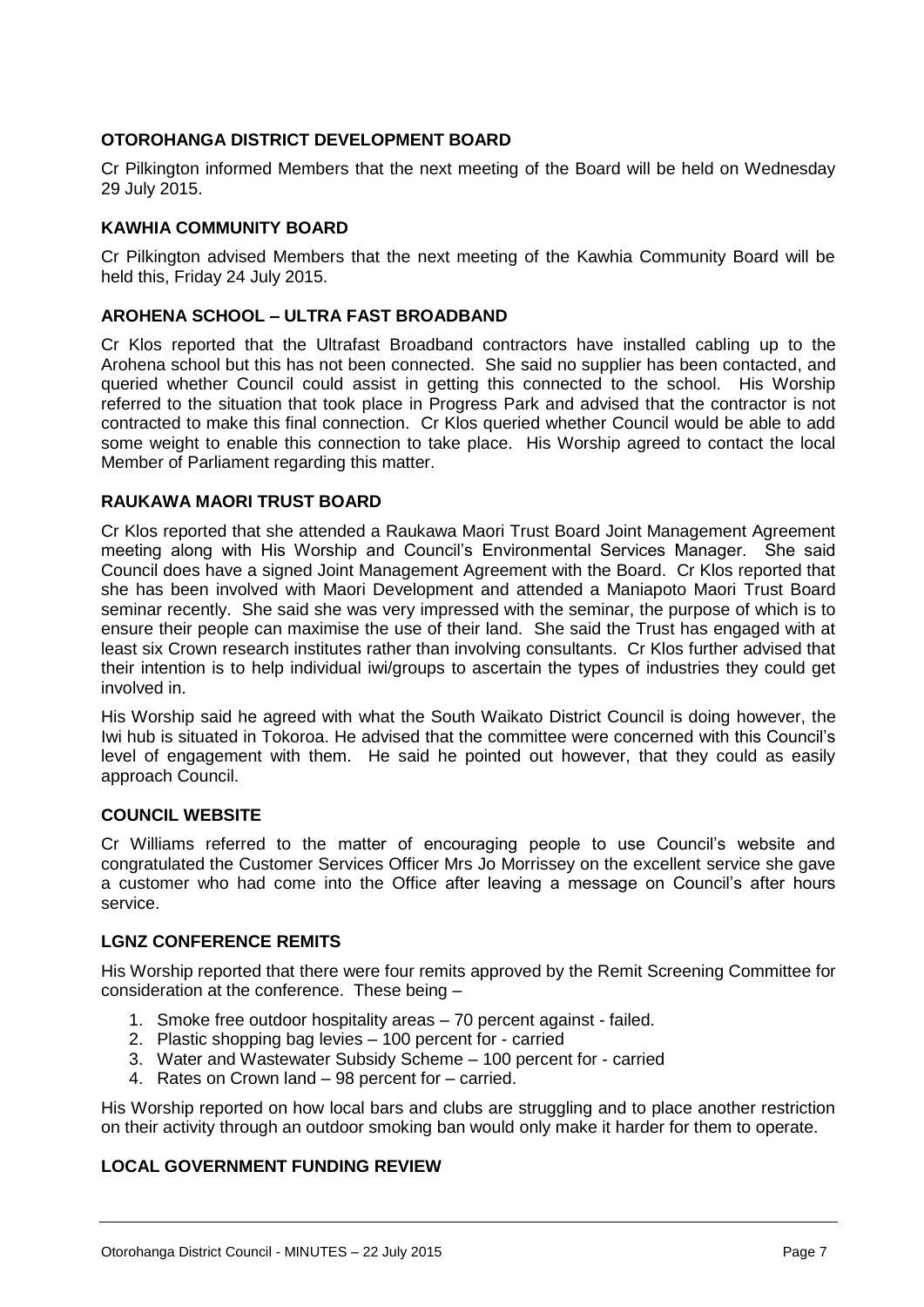His Worship referred Members to a Local Government Funding Review 10 point plan, incentivising economic growth and strong local communities. He advised that LGNZ has distilled four key themes which summarise what NZ communities want from Local Government, and specifically from a Local Government Funding regime -

- 1. An effective partnership between Local and Central Government
- 2. Recognition of the value of the private sector and community
- 3. A Local Government which is open to innovative service delivery funding and financing
- 4. A diverse set of funding tools for NZ communities.

#### **LOCAL GOVERNMENT CONFERENCE**

His Worship reported on his attendance at the Local Government conference held in Rotorua 19- 22 July. He said it was a good opportunity to catch up with other Council representatives. His Worship reported on the recent flooding in the Wanganui/Rangitikei area and advised that this damage is estimated to amount to approximately \$20M in order for a substantial amount of infrastructure to be rebuilt.

#### **OTOROHANGA SPORTS HUB**

The Chief Executive reported on a meeting held last week with representatives of local sports clubs whereat there was a general acceptance that a substantial community sports hub cannot be justified. He said it was agreed to establish a working group to explore other sports and recreation support options which will need to involve Elected Members. The Chief Executive asked whether any Members were interested in being a part of this working group. Crs Tindle and Phillips put forward their names. The Chief Executive reported that a Sport Waikato Coordinator will also form part of this working group however, areas like Kawhia and the outer rural areas may have different issues to those in Otorohanga. He said separate conversations will therefore be necessary. Cr Pilkington thanked the Chief Executive for progressing this matter.

#### **AIR NZ**

His Worship reported on discussion he had had recently with the Chief Executive of Air NZ and advised that it is understandable why Air NZ is pulling out of regional airports. He said this action depends on the size of the planes and the number of customers. As a result this allows capacity for other airlines to be involved.

#### **RURAL BROADBAND**

The Finance & Administration Manager reported that Council has submitted a Registration of Interest for Rural Broadband and a Digital Enablement Plan will be forwarded in September 2015.

#### **MATES MENS NETWORK**

Mr Kerry Babbage, Chief Executive of MATES Mens Network, attended the meeting and made a presentation to Council. Mr Babbage reported that his organisation is establishing a centre in Otorohanga aimed at providing a safe environment for men by creating role models within the community.

His Worship referred to the Maniapoto Family Violence Intervention Network and queried whether this organisation would be working with them. Cr Pilkington asked whether the MATES organsation would have a physical presence in Otorohanga. Mr Babbage replied that he will use the local Police in an endeavor to find suitable men to step forward for training to reach out to other men. He said his organisation will carry out a launch here and attempt to get the community involved. This will be via advertising, ongoing publicity and marketing.

Cr Klos reported on a couple of cases where assistance was required however, it was very difficult to engage with the people concerned.